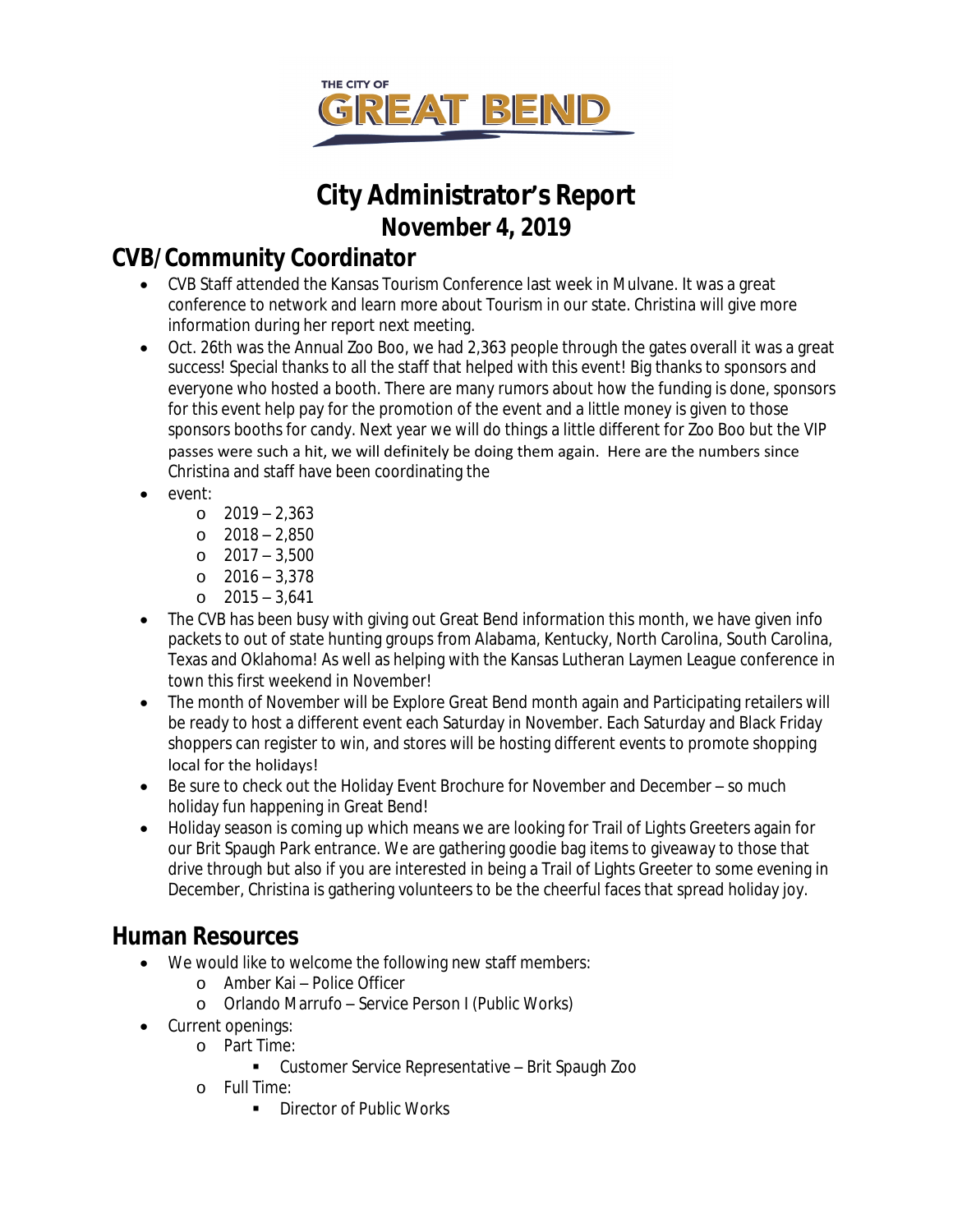

- Police Officer
- Firefighter
- Corporal Police Department
- Service Person I Public Lands
- **Service Person I -Utilities (two openings)**
- Events Center Service Person 1 CVB

### **Network Administrator**

- Working with Nex-tech on getting fiber to City Hall and Police Department will tie in Fire Station 1 and Municipal Court as well
- Looking into pricing options for running fiber from Fire Station 2 back to City Hall so Fire Station 1 and 2 can be part of same network and domain
- Working on upgrading fuel pc at Public Works newer computer with Windows 10
- Next month will look into upgrading Wi-Fi at Water Works for better coverage and for quest access
- Met with Windy Prairie to discuss updating Cemetery KIOSK to web interface will look into terms and current contracts and pricing
- Placed new phone lines and network connections at Event Center for Economic Development office
- Continuing to upgrade pcs to Windows 10 at Police department will work on upgrading servers at Police department in November or December
- Continuing Security Awareness Training for the city

### **Public Lands**

- Bison exhibit is near completion.
- FAA portion of the runway project is progressing. The first lift of asphalt should be finished 11-3- 19.
- Remodeling of the Economic Development office has started.
- 128 sq. yd. of sod was replaced at Al Burns' field.
- Over-seeding, fertilizing, and red shale added to all ball fields.
- Repairs to the Christmas decorations are complete and installation will take three weeks.
- Supported 9 functions at the Event Center, Rosewood Rodeo, SRCA points race 10 & 11, Rock-N-Q on the Plains, GBHS bonfire, Toys for Tots, YP Half Marathon, Halloween Parade, Trunk-R-Treat, and Zoo Boo.
- Winterizing the irrigation systems and facilities is completed.

### **Public Works**

#### **Property Maintenance Enforcement:**

- 42 Complaints this month with 8 being citizen reported
	- o 34 complaints for trash/refuse
	- o 7 complaints for motor vehicles
	- o 0 complaints for overgrown vegetation
	- o 0 complaint for illegal dumping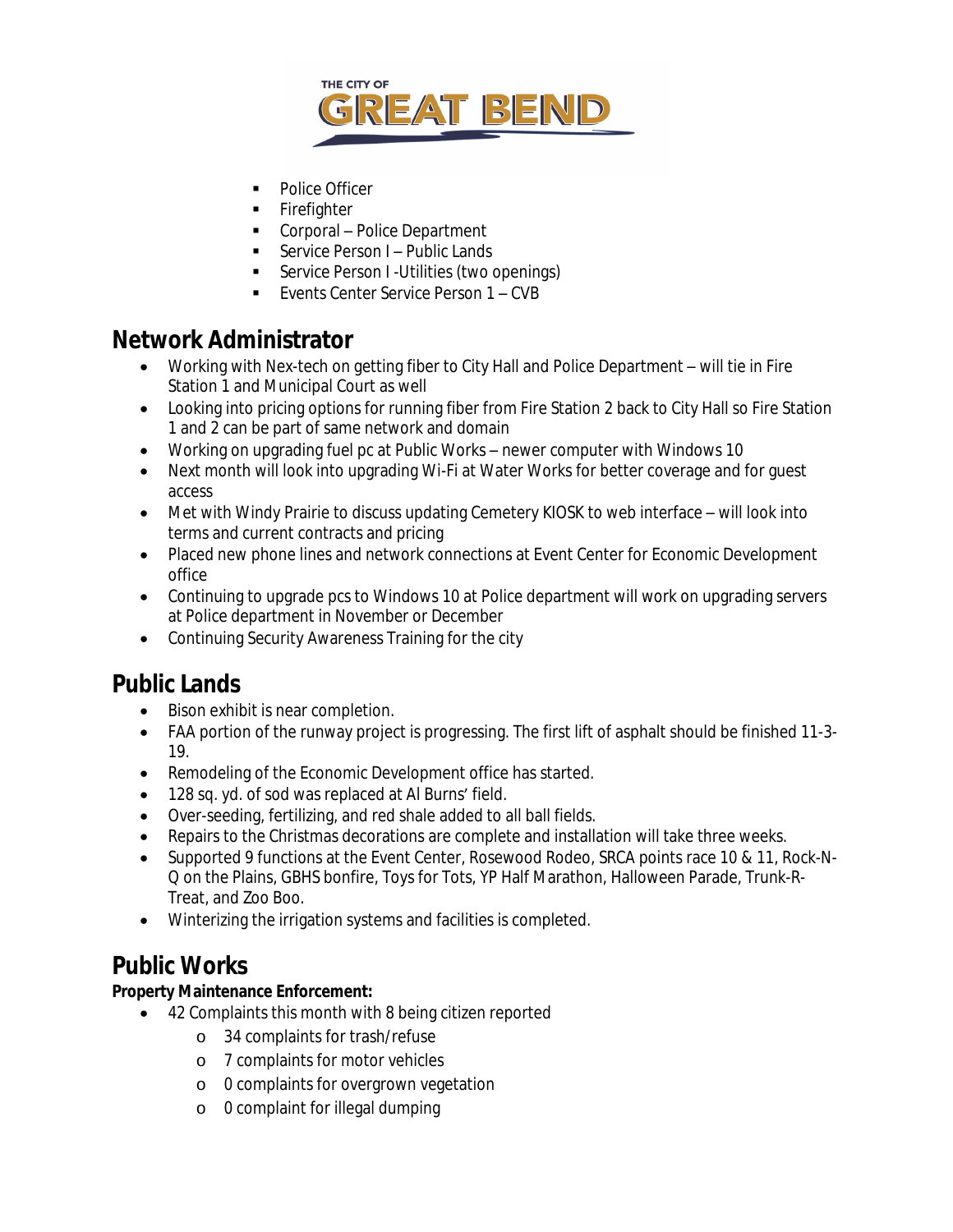

- o 0 complaints for minimum standards
- o 1 complaint was investigated, and no violations were found
- o 0 complaints for graffiti
- 8 Abatement notices sent out
- 2 Abatements performed
- 82 Cases closed per citizen compliance
- 41 Motor vehicles were brought into compliance

#### **Street Department**

- Collected 150.75cb yd of street sweepings this month.
- Cleaned catch basins in town.
- Cleaned debris build up off screen in Madison Ditch.
- Painted Double yellow on Grant street after contractor Poured new section of road. Used 5 Gallons of Yellow and 1 bag of beads
- 21 gallons of white paint and 6 bags of beads used for RR and XX, Railroad crossing on Broadway and McKinley.
- Signs and Traffic signals repaired as needed.
- 3.5 blocks of sand roads based in and sanded.
- 71 blocks of sand roads bladed.
- 4 Blocks of alleys repaired.
- Crack sealed 24<sup>th</sup>, from Washington to Harrison used 90 lugs at 30lbs per lug. 2700lbs of crack seal used.
- Quivira Avenue, Bonita Avenue, Coronado Avenue, used 40 lugs total 1200lbs of crack seal. This area is unfinished.
- Repaired asphalt at rail road crossing where citizens walk at Veteran's lake.
- Used 91 bags of cold patch at 50lbs per bag. And 4 Tons of cold mix in the Patcher.
- Prepared all equipment for upcoming weather changes.
- Turned windrows at compost site.
- Maintained compost site where citizens unload.
- Hauled 44 loads of wood buildup at bridges in the (Diversion)flood control.
- Mowing on the flood control and in town.
- Set up for Zoo Boo and handed out candy!!
- Set Arrow Boards on Caution, placed one on Broadway and Morton and the other at Broadway and Harrison, along with 6 Caution signs for the Trick-o-Treaters. Hope all received lots of candy and had fun.

#### **Utilities**

• Wastewater yearly Progress

|                     |  | 2019 Actual 2019 Goal | % Completed |     |
|---------------------|--|-----------------------|-------------|-----|
| o Clean storm lines |  | 2.397                 | 25,000      | 10% |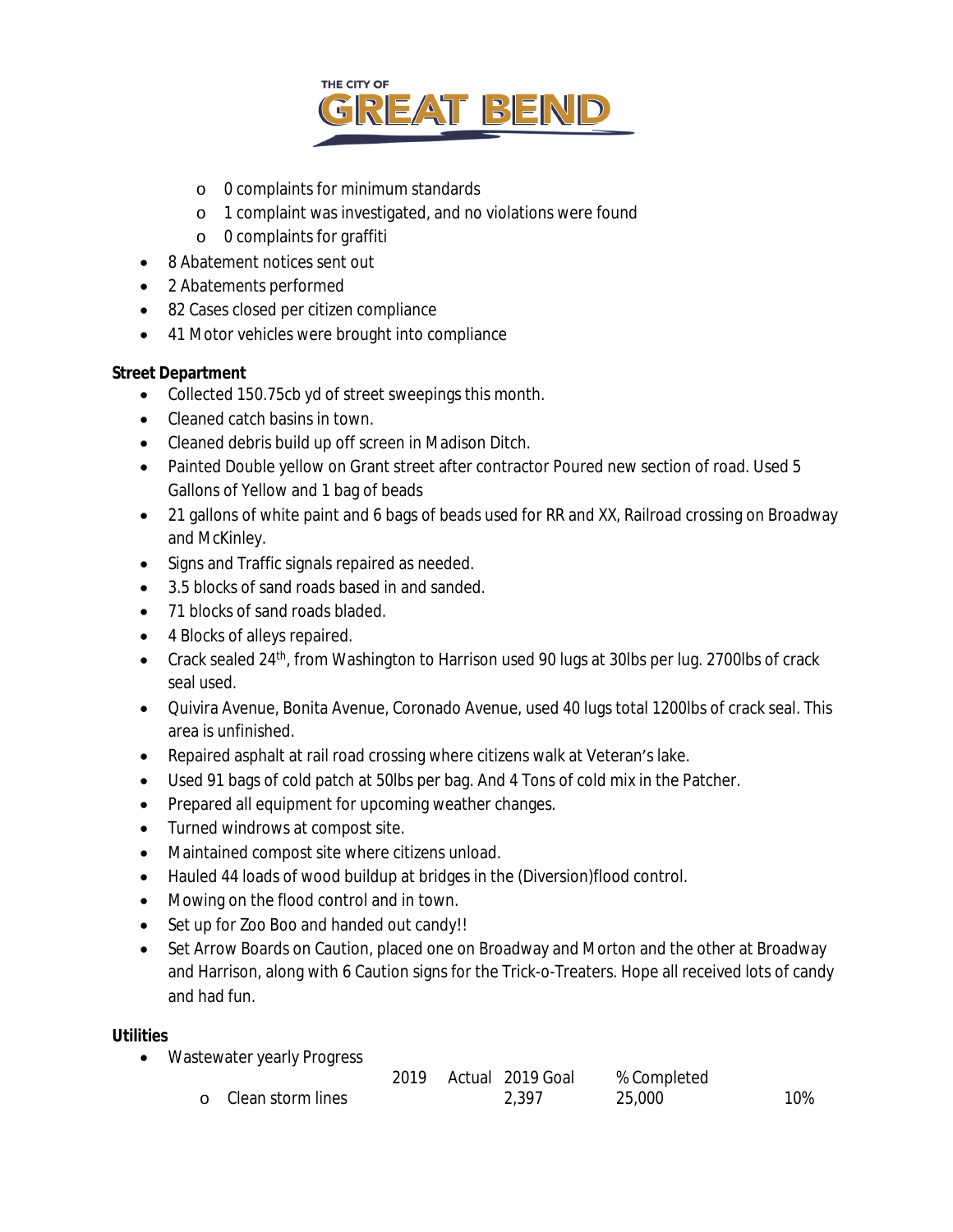

| $\circ$<br>$\circ$                                               | Clean sanitary lines<br>manholes rehabilitated                                                                                                                                                                                                                                                                                                                                                                                                                                                                                | $\overline{0}$ | 87,123<br>10 | 100,000     | 87%<br>0% |  |
|------------------------------------------------------------------|-------------------------------------------------------------------------------------------------------------------------------------------------------------------------------------------------------------------------------------------------------------------------------------------------------------------------------------------------------------------------------------------------------------------------------------------------------------------------------------------------------------------------------|----------------|--------------|-------------|-----------|--|
| $\bullet$                                                        | <b>Water yearly Progress</b>                                                                                                                                                                                                                                                                                                                                                                                                                                                                                                  | 2019 Actual    | 2019 Goal    | % Completed |           |  |
| $\circ$                                                          | Change out fire hydrants                                                                                                                                                                                                                                                                                                                                                                                                                                                                                                      |                | 3            | 5           | 60%       |  |
| $\Omega$<br>$\Omega$<br>$\circ$<br>$\circ$<br>$\circ$<br>Locates | Projects completed<br><b>WATER WELLS</b><br>Water Tower Controller replaced<br>٠<br><b>WATER DISTRIBUTION</b><br>4 Main Leaks<br>٠<br>7 Service Leaks<br>٠<br>12 Hydrant Repairs<br>٠<br><b>STORMWATER</b><br>Cleaned 0 feet<br>٠<br>SANITARY SEWERS<br>Cleaned 15,088 feet<br>٠<br><b>WASTEWATER PLANT</b><br>Monthly report to KDHE<br>٠<br>Treatment Plant Influent and Effluent transducers replaced.<br>٠<br>Effluent needs calibration.<br>٠<br>Pretreatment<br>٠<br>EPA/KDHE Inspection 10/22-23/2019 No problems<br>٠ |                |              |             |           |  |
| $\circ$<br>Training<br>$\circ$<br>Engineering:                   | 371<br>James Gaunt passed his Class IV Wastewater Certification                                                                                                                                                                                                                                                                                                                                                                                                                                                               |                |              |             |           |  |
|                                                                  |                                                                                                                                                                                                                                                                                                                                                                                                                                                                                                                               |                |              |             |           |  |

- FY 2019 CCLIP Resurfacing US-56 (10<sup>th</sup>) from Hickory to 1300' west of Kiowa o Construction complete. Working on KDOT Project Closeout Documentation.
- 10<sup>th</sup> and Grant Intersection o KDOT project Final walkthrough complete. Punch list issued to the contractor.
- Crest Theatre HVAC Improvements
	- o Construction ongoing.
- Street Assessment and GIS Mapping
	- o Complete.
- City Standard Specifications and Details
	- o PEC to prepare final specifications and standard details based on comments received at the review meeting.
- Hospital Waterline Adjustment
	- o City working to figure out which valves work to be able to shutdown waterline.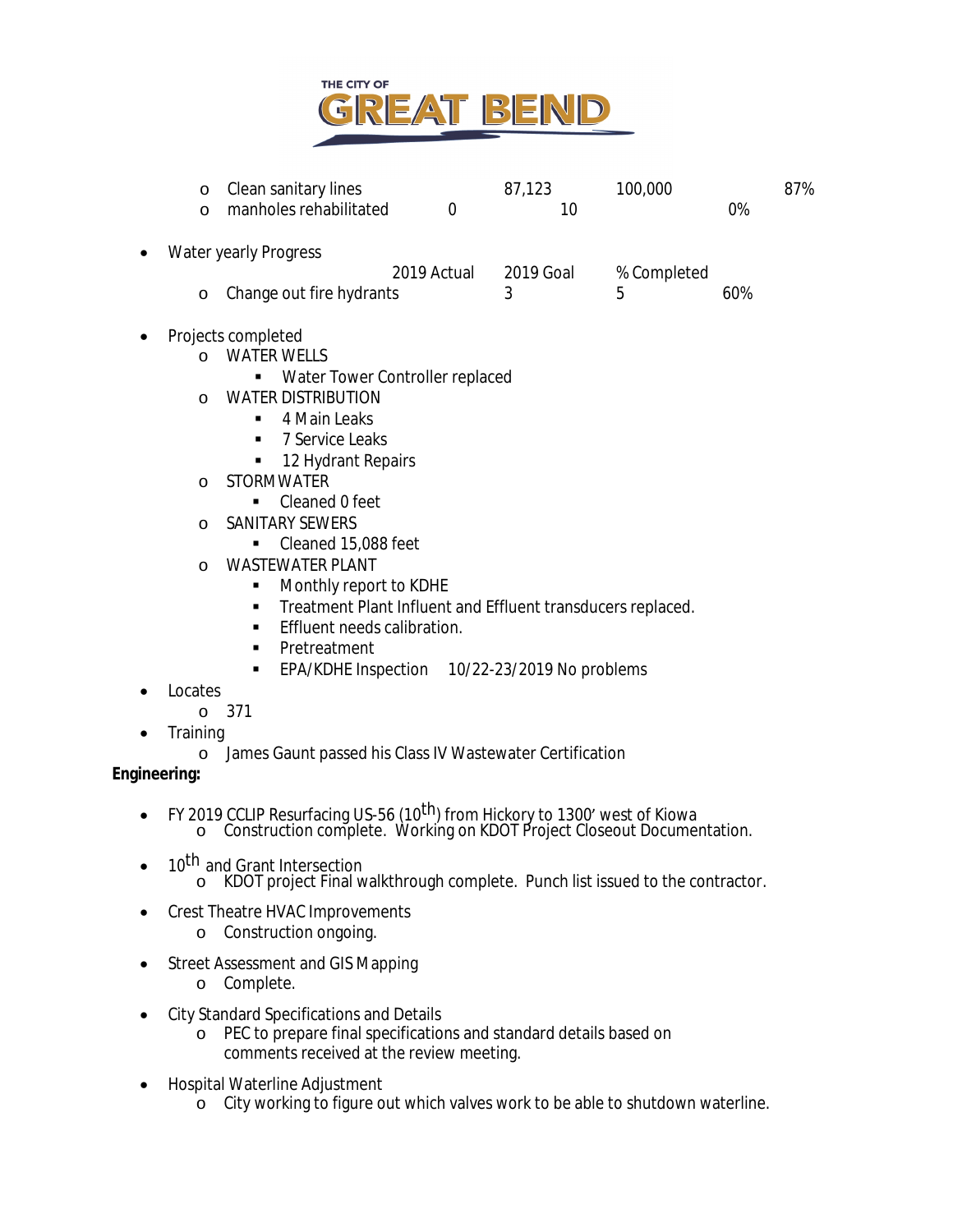

- APAC waiting to move forward until shutdown is figured out.
- APAC to provide pricing for change of scope plus Insta-Valves if necessary.
- Emergency Sanitary Sewer Manhole Replacement
	- o Complete. Manhole was replaced and concrete pavement was poured week of
		- October 21, 2019.
- Grant Street South of 10th
	- o Construction complete.

### **Fire/EMS/Inspection/Code Enforcement**

Fire/EMS/Inspection/Code Enforcement

- Chief McCormick met with Rice County for MERGe.
- Chief McCormick attended the Task Force 5 Planning meeting.
- Inspector Orth and all three shifts worked hard this month for Fire Prevention.
- Chief McCormick attended the KS Board of EMS meeting.
- Chief McCormick attended the monthly CPM class.
- Code Enforcement Officer Stuart Baker attended the Fall 2019 KACE Conference.
- Chief McCormick and Deputy Chief Smith attended the South Central KS Regional Homeland Security Council meeting.
- Chief McCormick attended the MERGe meeting.
- Chief McCormick attended the 911 Advisory Board Meeting.
- Chief McCormick, Deputy Chief Smith, Captain Yoder and Captain Petersen attended Crisis City.
- Firefighter Burroughs attended a KU Leadership training.
- Deputy Chief Smith and Captain Schmeidler attended the Emergency Reporting Working Group.
- Todd Hamby began his recruit training.
- Chief McCormick, Deputy Chief Smith, Captain Reifschneider, Firefighter Mohler and Firefighter Creer attended Active Shooter training.
- Fire Inspections Activity for October *(figures represent 10/1 to 10/30)*

|                                      | 2018 | 2019 |  |  |
|--------------------------------------|------|------|--|--|
| <b>Commercial Building Inspected</b> | 14   |      |  |  |
| Daycare / Schools                    |      |      |  |  |
| <b>Fire Extinguisher Demos</b>       |      |      |  |  |
| <b>Violations Found</b>              | 34   |      |  |  |

Department Activity for October

|                               | 2018          | 2019           |
|-------------------------------|---------------|----------------|
| <b>Fire Incidents</b>         | 30            | 28             |
| <b>EMS Incidents</b>          | 152           | 157            |
| <b>Total PT Contacts</b>      | 163           | 164            |
| <b>Carbon Monoxide Calls</b>  |               | 3              |
| <b>Average Response Time</b>  | 4 mins 2 secs | 3 mins 43 secs |
| <b>Average Turnout Time</b>   | 37 secs       | 32 secs        |
| <b>Overlapping Calls</b>      | 23.08%        | 26.49%         |
| <b>Year to Date Incidents</b> | 1,892         | 2,011          |

Building Inspection for October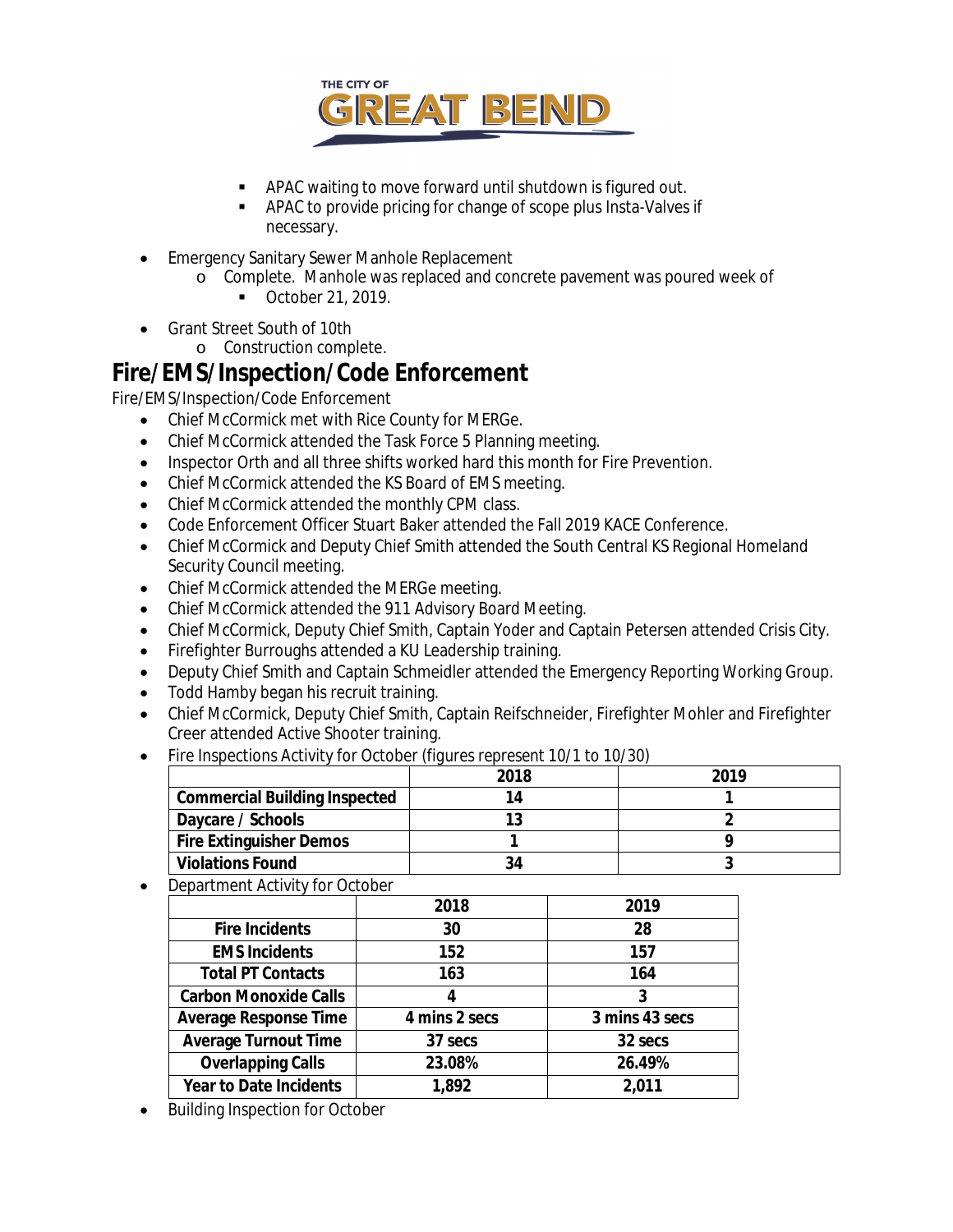

|                  |                 | October 2018    |                   |             | October 2019    |             |                   |             |  |
|------------------|-----------------|-----------------|-------------------|-------------|-----------------|-------------|-------------------|-------------|--|
|                  | <b>Building</b> | <b>Plumbing</b> | <b>Electrical</b> | Mechanical  | <b>Building</b> | Plumbing    | <b>Electrical</b> | Mechanical  |  |
| Commercial       | 13              |                 |                   |             |                 |             |                   |             |  |
| Residential      | 34              | 18              | 14                |             | 24              |             |                   |             |  |
| <b>Estimated</b> |                 |                 |                   |             |                 |             |                   |             |  |
| Cost             | \$1,022,383.00  | \$3,350.00      | \$8,900.00        | \$71,170.00 | \$323,232.00    | \$49,790.00 | \$25,300.00       | \$74,872.00 |  |

- Code Enforcement
	- o 36 follow ups
	- o 5 closed cases
	- o 3 new cases
	- o 43 total cases

### **Police**

- 10/01/2019—10/04/2019 The GBPD sponsored the Reid Interview and Interrogation training class at the Event Center.
- 10/14/2019 Chief Bailey attended & Sheriff Bellendir spoke at the GB Rotary Meeting.
- 10/15/2019 10/16/2019 Chief Bailey continued his training at the CPM Class at KLETC.
- 10/16/2019 GBPD assisted the GBHS with a bon fire at the Great Bend Airport.
- 10/18/2019 & 10/19/2019 GBPD assisted with security at the Rock-N-Q-on the Plains concert/ BBQ held at GB Municipal Airport.
- 10/24/2019 Chief Bailey attended the 911 monthly meeting.
- 10/24/2019 Applicant testing was held at the GBPD Range.
- 10/26/2019 GBPD officers participated in the ZOO BOO at Brit Spaugh Park and Halloween parade early Saturday morning.
- 10/30/2019 Chief Bailey attended the KIA Conference in Salina, Ks.
- 10/30/2019 Drug Take Back Day sponsored by the GBPD and DEA at GBPD.
- 10/31/2019 Halloween night went well in Great Bend, Ks.
- 10/31/2019 Several GBPD Officers attended an active Shooter Training Course in Newton Ks.

GBPD Monthly & Yearly Stats:

 Criminal cases reported.: 252 Accident cases reported.: 31 Narcotic Violations:..: 12 Citations Issued:…....: 142